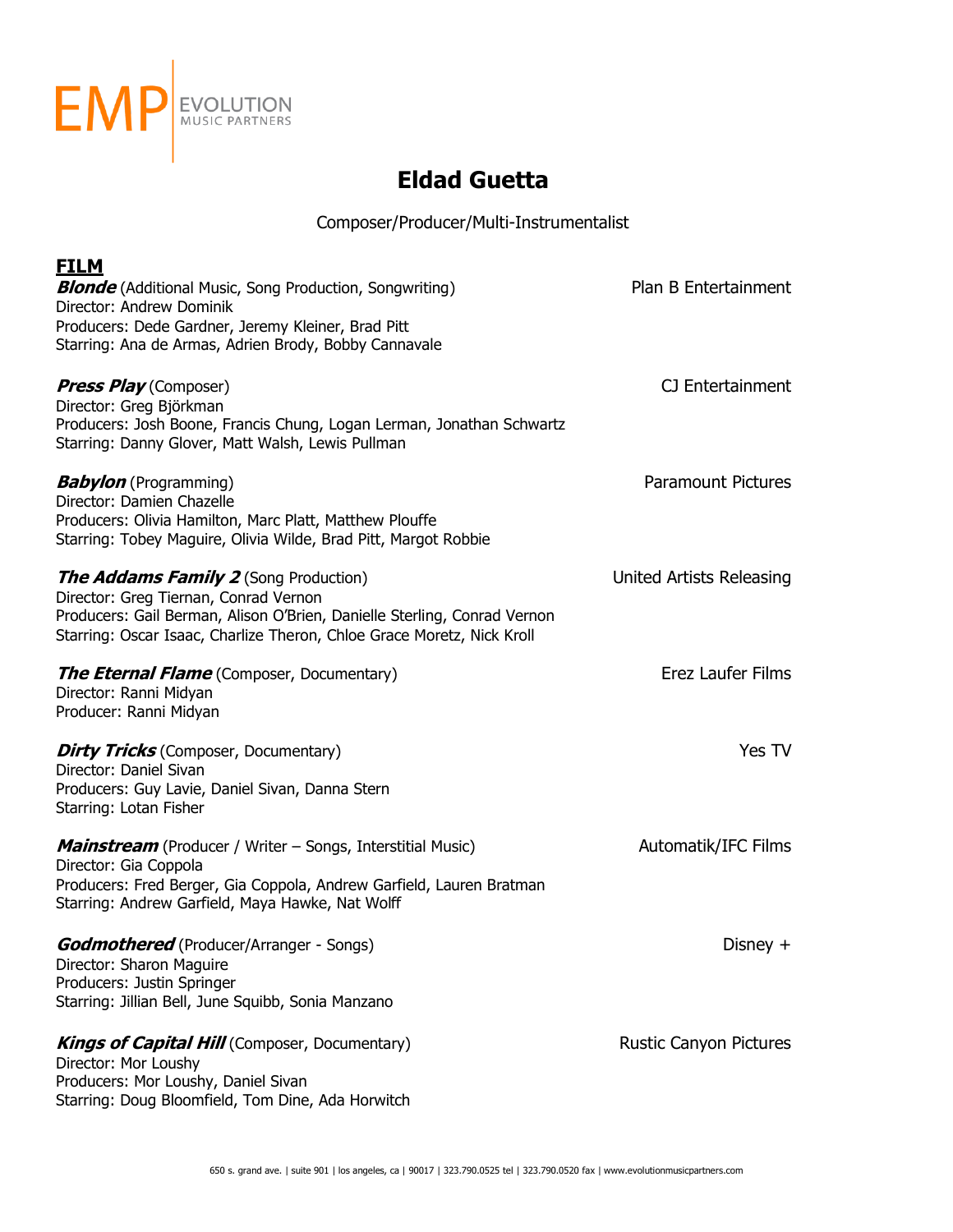

| <u>FILM (cont.)</u>                                                  |                             |
|----------------------------------------------------------------------|-----------------------------|
| Joker (Composer - Additional Music)                                  | Warner Bros.                |
| Director: Todd Phillips                                              |                             |
| Producers: Bradley Cooper, Todd Phillips, Emma Tillinger Koskoff     |                             |
| Starring: Joaquin Phoenix, Robert De Niro, Zazie Beetz               |                             |
| <b>Lost Transmissions</b> (Music Co-Producer)                        | Royal Road Entertainment    |
| Director: Katharine O'Brien                                          |                             |
| Producers: Al Di, Olga Kagan                                         |                             |
| Starring: Alexandra Daddario, Simon Pegg, Juno Temple                |                             |
| <b>Lego Movie 2: The Second Part</b> (Co-Producer - Songs)           | Warner Bros.                |
| Director: Mike Mitchell                                              |                             |
| Producers: Jinko Gotoh, Roy Lee, Dan Lin                             |                             |
| Starring: Chris Pratt, Elizabeth Banks, Tiffany Haddish, Will Arnett |                             |
| <b>First Man</b> (Score Production Consultant)                       | <b>Universal Pictures</b>   |
| Director: Damien Chazelle                                            |                             |
| Producers: Wyck Godfrey, Isaac Klausner, Marty Bowen                 |                             |
| Starring: Ryan Gosling, Claire Foy, Jason Clarke                     |                             |
| <b>Smallfoot</b> (Co-Producer - Songs)                               | Warner Bros.                |
| Director: Karey Kirkpatrick                                          |                             |
| Producers: Bonne Radford, Glenn Ficarra, John Requa                  |                             |
| Starring: Channing Tatum, James Corden, Zendaya                      |                             |
| <b>Stargirl</b> (Song Consultant)                                    | <b>Walt Disney Studios</b>  |
| Director: Julia Hart                                                 |                             |
| Producers: Eddie Gamarra, Lindsay William, Lee Stollman              |                             |
| Starring: Grace VanderWaal, Graham Verchere, Karan Brar              |                             |
| <b>The Wave</b> (Composer)                                           | <b>EchoWolf Productions</b> |
| Director: Gille Klabin                                               |                             |
| Producers: Joshua Bunting, Robert Dehn, Carl W. Lucas                |                             |
| Starring: Bill Sage, Justin Long, Tommy Flanagan                     |                             |
| <b>Teen Spirit</b> (Producer - Songs)                                | <b>Bleeker Street Media</b> |
| Director: Max Minghella                                              |                             |
| Producers: Fred Berger, Brian Kavanaugh-Jones, Mickey Liddell        |                             |
| Starring: Elle Fanning, Rebecca Hall, Agnieszka Grochowska           |                             |
| La La Land (Music Producer)                                          | Lionsgate                   |
| Director: Damien Chazelle                                            |                             |
| Producers: Fred Berger, Gary Gilbert, Jordan Horowitz                |                             |
| Starring: Ryan Gosling, Emma Stone                                   |                             |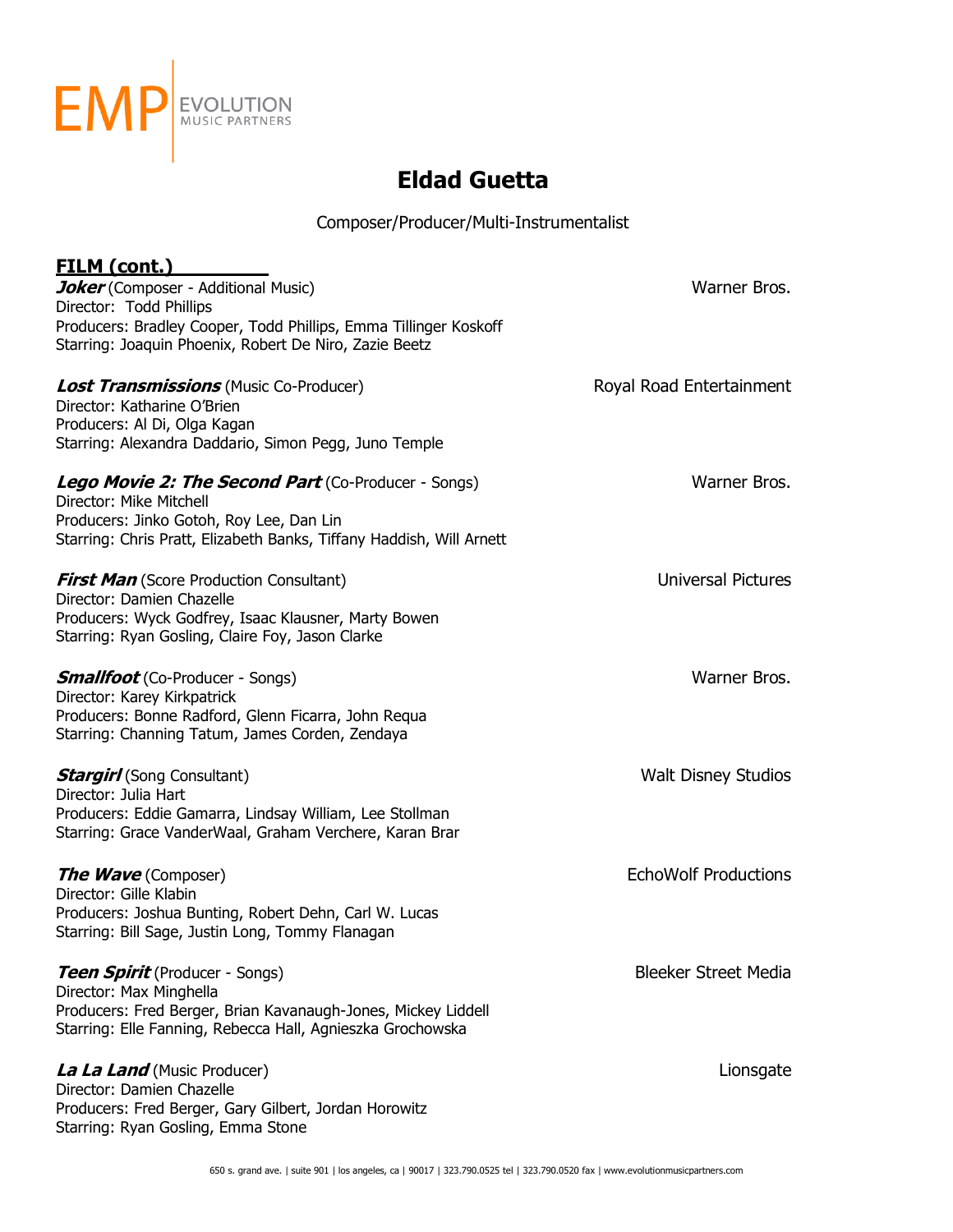

| <u>FILM (cont.)</u>                                                                 |                                  |
|-------------------------------------------------------------------------------------|----------------------------------|
| <b>House of Flying Arrows (Composer)</b>                                            | Universal                        |
| Director: Daniel Harris, Daniel Mendelle<br>Producers: Leo Pearlman                 |                                  |
| Starring: Gary Anderson, Eric Bristow, Michael van Gerwen                           |                                  |
|                                                                                     |                                  |
| <b>Strange Magic</b> (Song Producer, Additional Score Composition)                  | <b>Walt Disney Studios</b>       |
| Director: Gary Rydstrom                                                             |                                  |
| Producers: Mark S. Miller                                                           |                                  |
| Starring: Evan Rachel Wood, Kristin Chenoweth, Maya Rudolph                         |                                  |
| <b>SHORT FILM</b>                                                                   |                                  |
| <b>Date Night</b> (Composer)                                                        |                                  |
| Director: J.J. Shpall                                                               |                                  |
| Producers: Eric Brewster, Thomas Hartmann, J.J. Shpall, Christian Vazquez           |                                  |
| Starring: Josh Brener, Larry Hankin, Lauren Lapkus                                  |                                  |
|                                                                                     |                                  |
| <b>Home Shopper</b> (Composer)                                                      | SYA Concept                      |
| Director: Dev Patel<br>Producers: Dev Patel, Samarth Sahni, Jomon Thomas            |                                  |
| Starring: Sophie Kargman, Thomas Sadoski, Amelia Brain                              |                                  |
|                                                                                     |                                  |
| <b>TELEVISION</b>                                                                   |                                  |
| In with the Devil (Composer, Upcoming)                                              |                                  |
| Director: Michael R. Roskam                                                         | Apple TV+                        |
| Producers: Dennis Lehane, Kary Antholis, Taron Egerton                              |                                  |
| Starring: Taron Egerton, Paul Walter Hauser, Greg Kinnear, Ray Lotta, Sepideh Moafi |                                  |
| <b>Always Jane</b> (Composer)                                                       |                                  |
| Director: Jonathan Hyde                                                             | <b>Amazon Studios</b>            |
| Producers: Katherine Leblond                                                        |                                  |
| Starring: Jane Noury                                                                |                                  |
|                                                                                     |                                  |
| <b>Secrets of the Amish (Composer)</b>                                              |                                  |
| Director: Mor Loushy                                                                | Peacock / Rustic Canyon Pictures |
| Producers: Mor Loushy, Daniel Sivan                                                 |                                  |
| <b>The Afterparty</b> (Co-Producer - Songs)                                         |                                  |
| Director: Christopher Miller                                                        | Apple TV+                        |
| Producers: Michael Cedar, Aubrey Davis Lee                                          |                                  |
| Starring: Genevieve Angelson, Dave Franco, Sam Richardson                           |                                  |
|                                                                                     |                                  |